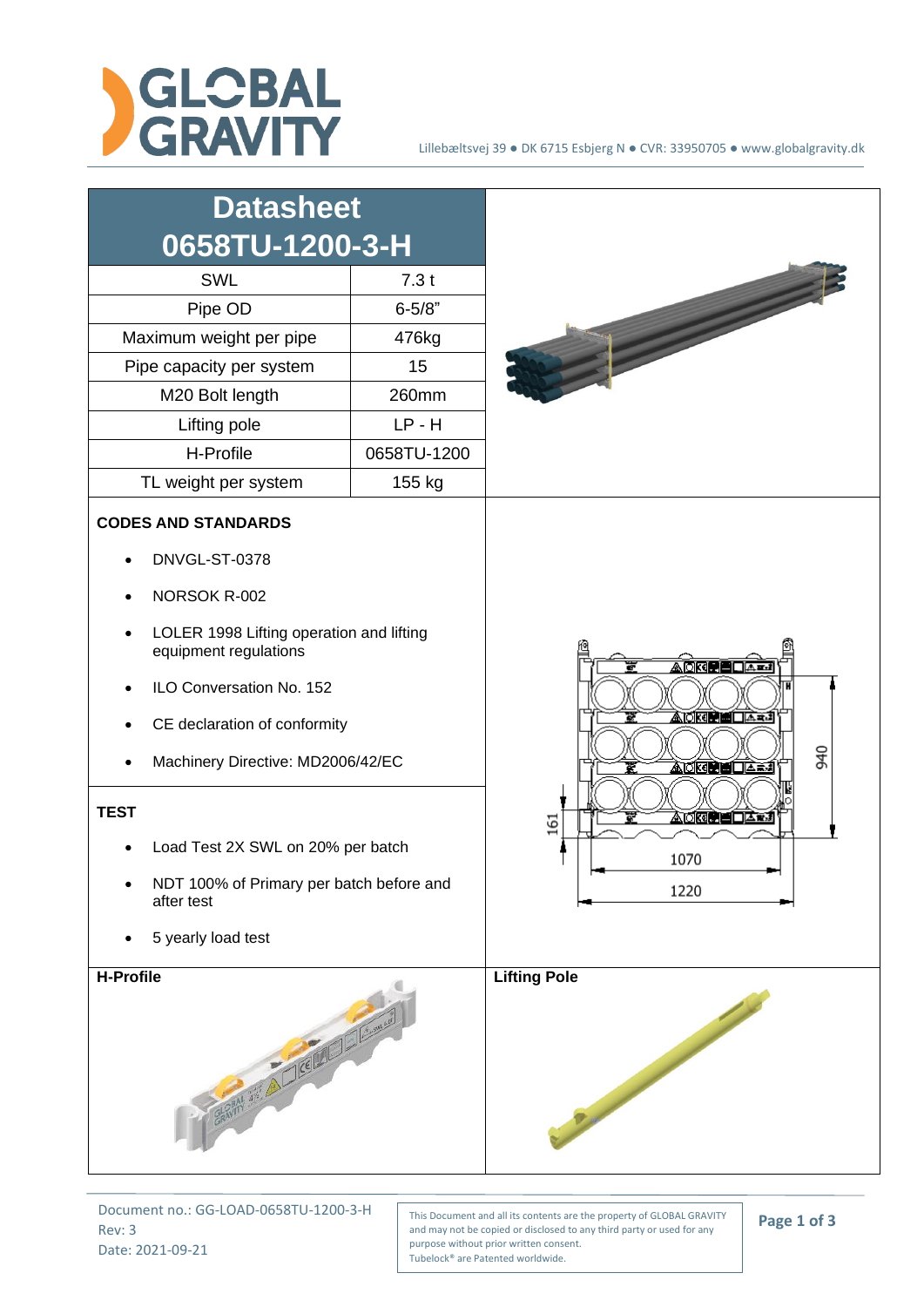

## Lillebæltsvej 39 ● DK 6715 Esbjerg N ● CVR: 33950705 ● www.globalgravity.dk

## **Stacking**

| ________ |                           |                |        |           |       |             |     |      |  |
|----------|---------------------------|----------------|--------|-----------|-------|-------------|-----|------|--|
| Sketch   | <b>Systems</b><br>Stacked | Height<br>(mm) | Joints | Supported | Truck | <b>Boat</b> | Rig | Yard |  |
|          |                           | 940            | 15     |           |       |             |     |      |  |
|          |                           | 1770           | 30     |           |       | ́           |     |      |  |
|          |                           | 2620           | 45     |           |       |             |     |      |  |
|          |                           | 3470           | 60     |           |       |             |     |      |  |
|          |                           |                |        |           |       |             |     |      |  |

(x): Depending on Truck set-up and regulation

All sketch dimensions in mm





**2 SYSTEMS STACKED**

**4 SYSTEMS STACKED (60 JOINTS)**





Document no.: GG-LOAD-0658TU-1200-3-H Rev: 3 Date: 2021-09-21

This Document and all its contents are the property of GLOBAL GRAVITY and may not be copied or disclosed to any third party or used for any purpose without prior written consent. Tubelock® are Patented worldwide.

**Page 2 of 3**